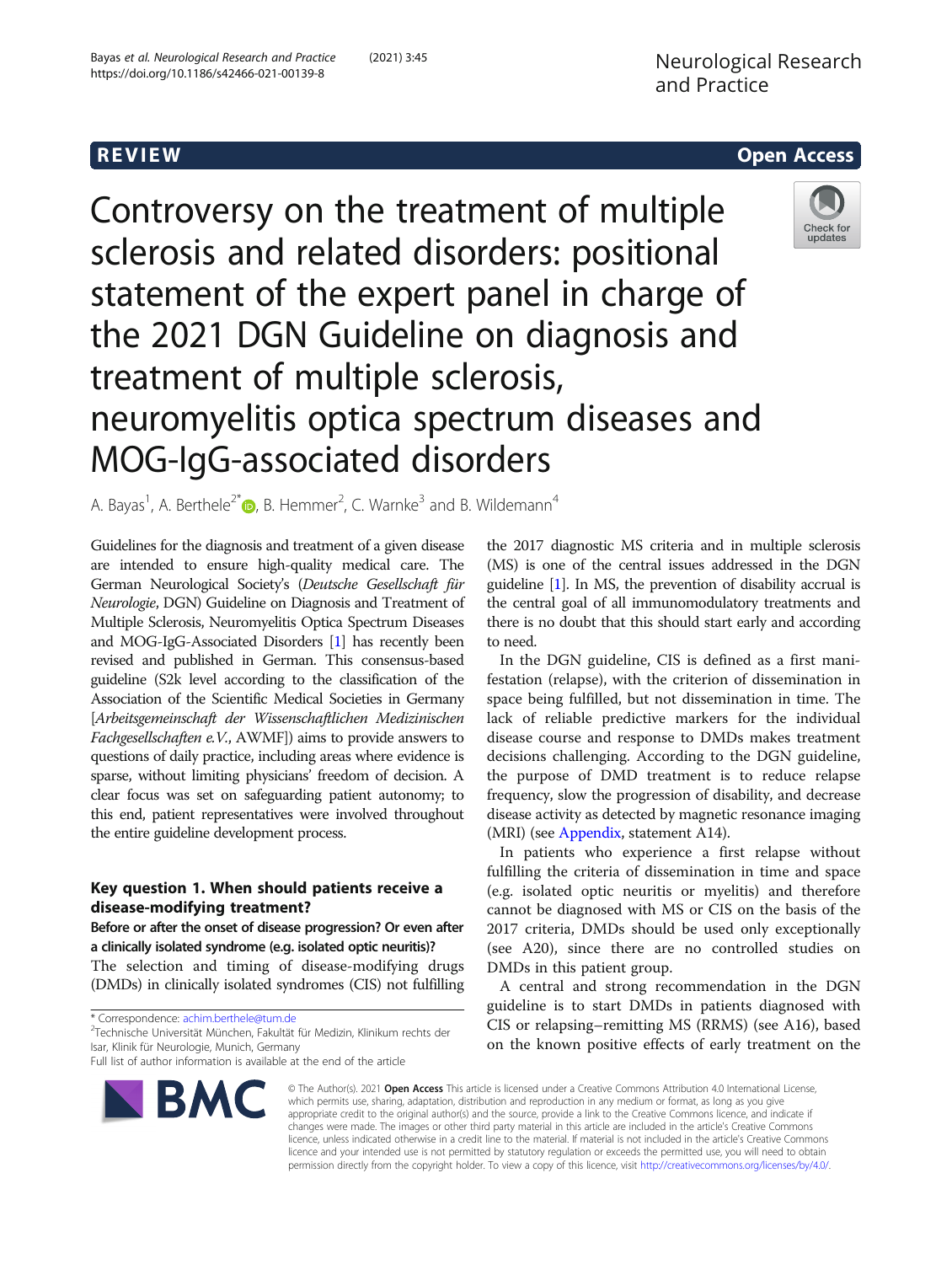long-term disease course [[2](#page-6-0)]. Permanent disability can and must be avoided by the timely use of DMDs.

This recommendation is in line with the ECTRIMS/ EAN guidelines, which recommend that DMDs be offered to patients who have CIS and abnormal findings on MRI, with lesions suggestive of but not fulfilling the criteria for MS, and propose early treatment with DMDs in patients with active RRMS, as defined by clinical relapses and/or MRI activity [[3\]](#page-6-0).

Additionally, statement A24 strongly recommends that DMDs be offered to patients with clinical or MRI activity within the previous approximately 2 years.

Beyond the ECTRIMS/EAN guidelines, however, the DGN guideline aims to provide more specific guidance on DMD selection in particular situations, e.g. to offer treatment-naive patients higher-efficacy drugs from the start in the presence of evidence for a probably highly active disease course (as outlined in key question 2).

Notably, observational studies [\[4,](#page-6-0) [5\]](#page-6-0) have, in some patients, described a mild MS long-term disease course despite the absence of any reliably predictive markers for individual prognosis at disease onset. Taking this into account, the DGN guideline states that one may consider (weak recommendation), refraining from DMD initiation, given that the benefits and risks of starting treatment have been thoroughly discussed with the patient, and provided that the patient is monitored closely. The prerequisite for this consideration, according to the guideline, is the assumption of a mild disease course based on patients' characteristics at the time of disease onset and/or, if available, the subsequent disease course. The relevant characteristics include the severity of and recovery from the first relapse, relapse frequency, MRI lesion load and activity, and cerebrospinal fluid parameters, which should be assessed (see A16). Notwithstanding, the panel feels that several patient characteristics constitute unequivocal reasons for initiation of treatment after the first relapse: young age, polysymptomatic relapse and incomplete recovery from relapse, high lesion load and/or spinal or infratentorial lesions on MRI, and intrathecal synthesis of immunoglobulin G or M.

Given the fact that intrathecal immunoglobulin G or M synthesis is frequent in MS (58.2% for IgG and 21.7% for IgM in a recent study [\[6](#page-6-0)] on CIS and MS, based on the 2015 revised McDonald criteria), the option not to initiate a DMD is clearly an exception, applicable only to a small proportion of patients. This number drops further when the other prognostic factors mentioned above are reviewed in individual patients.

Overall, the DGN guideline clearly recommends DMDs for the treatment of patients with MS and CIS. In selected cases, however  $-$  in clinical practice, probably few in number – the option not to start DMD treatment first may be considered, provided that the individual

patient's characteristics are indicative of a very favourable disease course and that they are monitored closely. This option was explicitly supported by the patient representatives involved in the panel.

### Key question 2. When should patients receive which disease-modifying treatment?

Always drugs with limited efficacy but established longterm safety first? Or higher-efficacy drugs for a fraction of patients from the beginning? Individual choice or rigid escalation of treatment?

With more than a dozen DMDs now available, categorisation of these drugs is necessary to facilitate treatment decisions. The panel felt that dichotomisation into baseline vs escalation DMDs is oversimplified, particularly because drugs in the latter category vary widely in efficacy. Seeking a suitable criterion, the panel decided to use the drug-related reduction in relapse rate, available from the pivotal clinical trials. Although the panel fully realises that, owing to differences in baseline characteristics and study design, this measure cannot be compared across studies with full scientific diligence, it represents, in the absence of head-to-head clinical trials for most DMDs, an acceptable approximation. Following this concept, the panel agreed to classify the available DMDs for relapsing MS (RMS) - based on the relative reduction of relapse rate, MRI activity and relapse-related progression (see A17) - into three categories of efficacy (see A18):

- Efficacy category 1: beta-interferons, dimethyl fumarate, glatirameroids, teriflunomide
- Efficacy category 2: cladribine, fingolimod, ozanimod
- Efficacy category 3: alemtuzumab, anti-CD20 antibodies (ocrelizumab, rituximab), natalizumab

These categories are intended to provide orientation when choosing the appropriate drug for a given disease activity; they do not dictate a "therapeutic ladder". Instead, immunotherapy for RMS should be selected individually based on the activity of the disease, considering relapse frequency, relapse severity, response to relapse therapy, disease progression and MRI findings (see A23 and Fig.  $1$ ).

But what is "probably highly active"? Unfortunately, to date, there is no unequivocal definition of what constitutes a highly active disease, at least not one derived from controlled prospective clinical data. Striving to fill this gap, the panel members suggested criteria based on the findings of the 2018 ECTRIMS Focused Workshop Group on aggressive MS [[7\]](#page-6-0) (see A28):

DMD-naive RMS patients meeting one or more of the following clinical criteria are considered as suffering from probably highly active MS: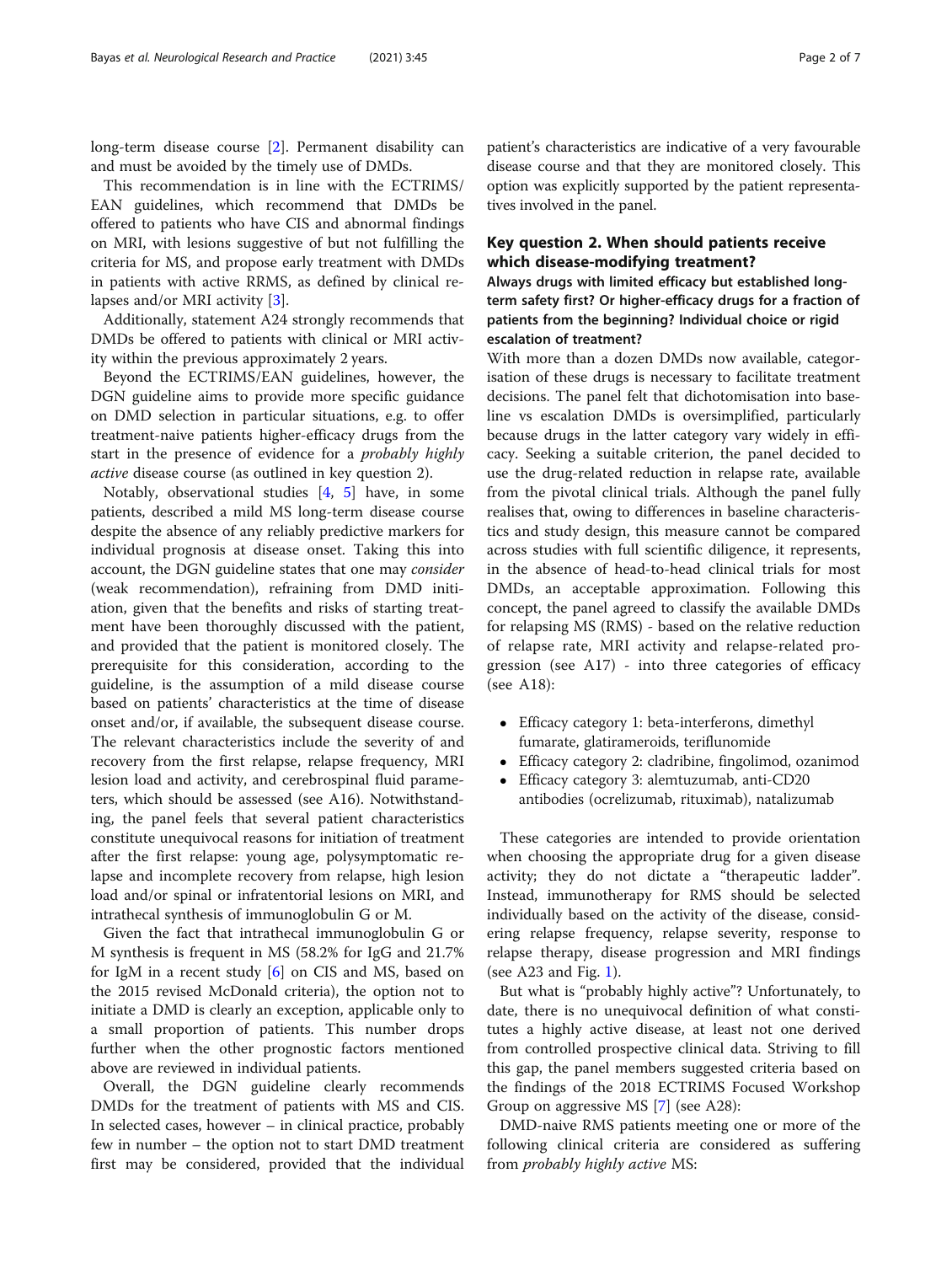<span id="page-2-0"></span>

- A relapse has led to clinical deficit affecting activities of daily life despite relapse therapy
- Recovery is insufficient following the first two relapses
- The relapse rate is high, i.e.  $\geq$  3 in the (approx.) first 2 years or  $\geq 2$  in the (approx.) first year since disease onset
- $\bullet$  EDSS  $\geq$ 3 in the (approx.) first year since disease onset
- Pyramidal signs in the (approx.) first year since disease onset

The panel agreed that MRI criteria only, without a clinical criterion, are insufficient to assume a probably highly active disease course in DMD-naive patients. In the presence of such a criterion, however, the MRI findings (high T2 lesion load, more than one contrastenhancing lesion, infratentorial/spinal lesions) were considered of high relevance for selecting the first DMD in treatment-naive patients.

In addition, MRI criteria were included in the working definition of an active disease despite DMD treatment. In patients with RMS on DMD for more than 6 months the disease is defined as active when one or more of the following conditions is fulfilled within the preceding 2 years (see A32):

- Confirmation of a relapse (e.g. by objective clinical findings)
- A relapse and one or more new MS-specific MRI lesion
- At two or more time points, one or more new MS-specific MRI lesions.

This definition is again linked to the strong recommendation (see A33) that patients who have an active disease

course on treatment with DMD of efficacy category 1 be switched to DMD of efficacy category 2 or even 3, depending on the extent of the inflammatory activity.

Thus, the DGN guideline advocates an individual choice of DMD to treat each patient as needed. This may include timely DMD escalation, but DMD titration is by no means mandatory. But why not treat "hard and early"? The panel felt that the results of ongoing prospective studies such as DELIVER-MS [\[8](#page-6-0)] or TREAT-MS [\[9](#page-6-0)] (not expected until 2023) should be awaited before considering general recommendation of unselected early aggressive treatment.

Instead, the DGN guideline aims at a "treat to target" approach that requires the definition of DMD categories based on efficacy, the definition of probably highly active MS in DMD naive patients, and the definition of inflammatory active MS in patients on DMD for more than 6 months based on close monitoring throughout the disease course. As such, the guideline assists decisions on which of the growing number of different DMDs can be offered to the individual patient, including clear guidance on when and how to use higher-efficacy drugs from the outset in DMD naive individuals considered to suffer from probably highly active MS.

### Key question 3. When should disease-modifying treatment be stopped?

### Generally after a defined time (e.g. 5 years), or later and sometimes not at all? What about reactivation/rebound of disease activation?

Discontinuation of DMD treatment is an important issue that is often addressed in daily practice, in particular by RMS patients who have remained stable for many years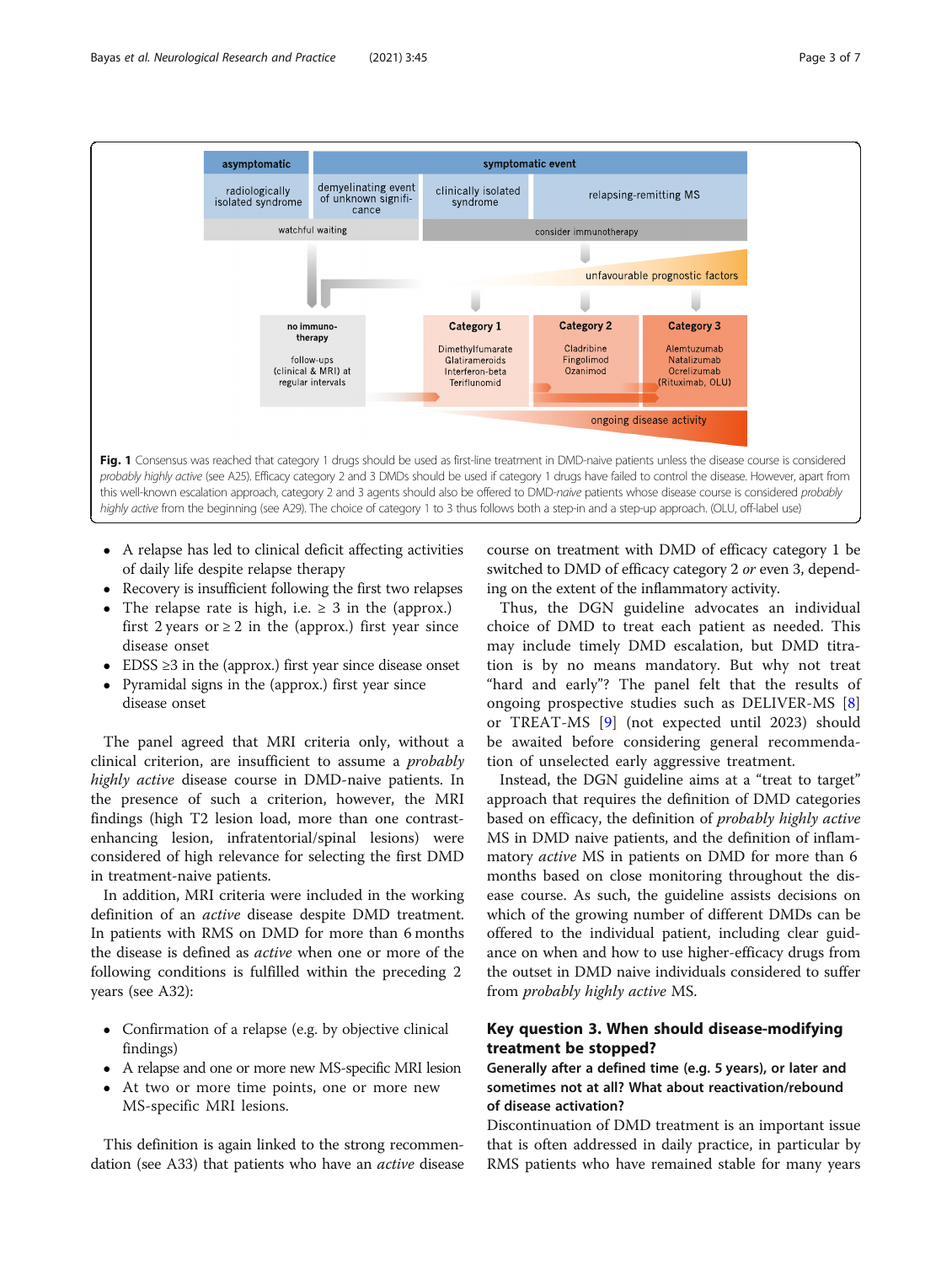both clinically and radiologically while exposed to longterm immunotherapy. Whether it is possible to safely stop treatment in such patients is currently an unresolved question – as it is for patients with inactive secondary progressive MS (SPMS).

Hopefully, three ongoing prospective randomised trials, two including patients with RRMS (DISCOMS [[10\]](#page-6-0), estimated completion date February 2022; DOT-MS [\[11](#page-6-0)], estimated completion date January 2024) and one including an SPMS population older than 50 years (Stop-I-SEP [[12\]](#page-6-0), estimated completion date January 2026), will clarify the impact of treatment discontinuation on focal disease activity and disability progression in the foreseeable future. To date, several observational studies have concluded that discontinuation from (mostly) injectable DMD does not, in general, impact freedom from relapses but may have negative effects on the progression of disability. Age, gender and disability at baseline or acquired within 3 years before withdrawal from treatment (with mostly injectable drugs) determine the risk of not remaining stable in the long term [\[13](#page-6-0)–[16](#page-6-0)]. These data are in accordance with circumstantial evidence that the inflammatory component of MS, and consequently the efficacy of DMD, declines with increasing age [[17,](#page-6-0) [18\]](#page-6-0).

Taking into account both the available evidence on withdrawal from treatment and data from observational studies implying a mild long-term disease course [\[4](#page-6-0), [5](#page-6-0)] in some patients, the DGN guideline panel took the opportunity to draw up recommendations on "treatment duration and discontinuation" (see A60) in highly selected patient groups:

In RMS patients with an anticipated mild disease course at onset (based on clinical and radiological features, i.e. severity of and recovery from first relapse, relapse frequency, MRI lesion load and activity, and CSF parameters [see A16]), and stable disease during the preceding 5 years on category 1 DMD treatment (no further clinical or radiological MS activity or progression), the guideline (a) gives a weak recommendation to pause category 1 DMD treatment; (b) strongly emphasises that patients should be informed that the advocated period of 5 years is not evidence-based and that no data from controlled trials assessing the impact of treatment discontinuation on future relapses and disability progression are available; (c) highlights that the decision on whether to pause or not to pause DMD treatment has to be taken on a strictly individual basis and in consideration of the individual patient's wishes; and (d) demands regular clinical and MRI assessments to monitor upcoming disease activity (at 6 and 12 months and subsequently every 12 months following discontinuation of treatment (see A65)).

This recommendation only seemingly contradicts the ECTRIMS/EAN guidelines which recommend "to consider continuing a DMD if a patient is stable (clinically and on MRI) and shows no safety or tolerability issues" [\[3\]](#page-6-0). Rather, the ECTRIMS/EAN guidelines pass over the question of whether there is ever an alternative to permanent DMD treatment. In contrast, the DGN guideline cautiously broaches the option of DMD discontinuation in a distinct patient population fulfilling the criteria described above.

Interestingly, the DGN guideline revives a former suggestion: The 2006 recommendations on "Escalating Immunomodulatory Therapy of Multiple Sclerosis", authored by the MSTKG panel, included a similarly weak recommendation that "treatment discontinuation might be considered after at least 3 years of stable disease (no relapses, no disability progression, stable MRI) by taking into consideration the patient's wish and the prerequisite of patient education and close monitoring" [\[19](#page-6-0)].

Regarding category 2 and 3 DMDs, breakthrough or rebound MS activity after cessation of natalizumab, S1P modulators and - problably - CD20 antibodies is, of course, an issue. Thus, the DGN guideline states that complete cessation of these drugs (without substitution) can by no means be recommended, even if patients have been free of any disease activity for 5 years (see A63). More data are needed to fill the knowledge gap on how to proceed in this clinical situation.

### Key question 4. How strongly do regulatory aspects have to be reflected in a recommendation?

Is it appropriate to have equivalent recommendations for rituximab (off-label) and ocrelizumab and for approved Bcell-depleting therapies (on-label)?

When assessing the efficacy, safety and tolerability of therapeutic agents or measures for a specific disease or treatment situation, medical guidelines are primarily based on the available evidence in its totality. This evidence can come from different sources: in addition to pivotal phase II and III studies, it may also include data from retrospective case series, registries, cohort studies, and "real world" data. In this respect, it is virtually inevitable that recommendations in medical guidelines are not always congruent with the currently approved indications of various drugs. There may even be no alternative to recommending such off-label use (OLU) if no approved drugs are available for a certain medical need. In this respect, the following constellations of possible or obvious off-label uses can be distinguished in guidelines:

- In the absence of alternatives, the guideline recommends OLU of a drug in situations that are serious in terms of the patient's health.
- The guideline recommends a specific active substance for a particular therapeutic situation, but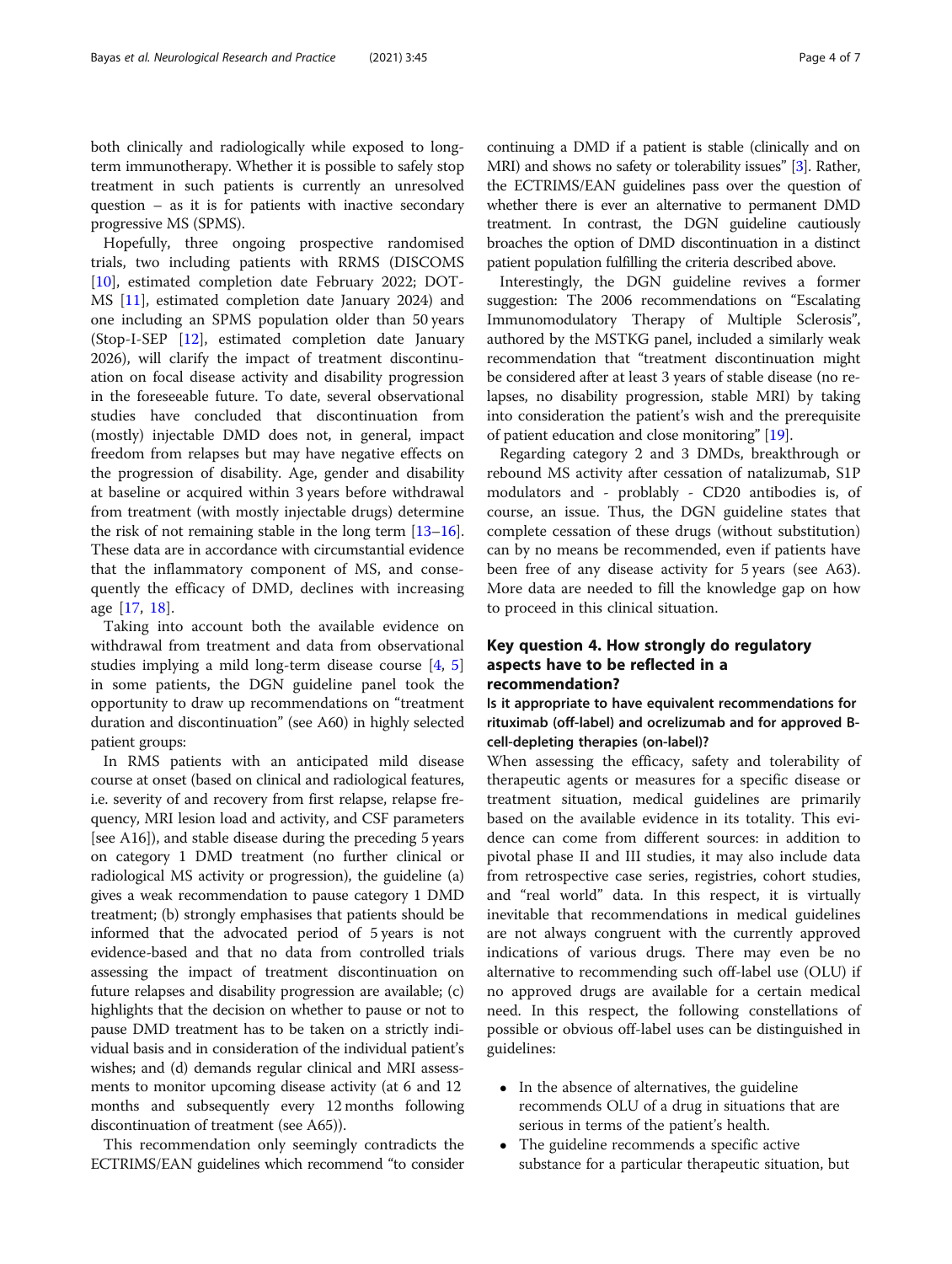<span id="page-4-0"></span>not all manufacturers' preparations are explicitly approved for the indication.

- The guideline discusses therapeutic procedures or medications that are in frequent use although there is scant evidence in favour of doing so. In the absence of explicit advice against this practice, the guideline may be interpreted as sanctioning it.
- The guideline recommends a specific therapeutic principle and makes no distinction regarding the approval status of substances that show no difference in key aspects of the mechanism of action.

The lawfulness and feasibility of OLU differ substantially across the EU. German physicians are allowed to initiate OLU, because medical practitioners, as a socalled liberal profession, have the right of free choice of therapy. However, very strict rules apply to OLU in respect of liability issues, patient education and informed consent. In addition, the costs are not per se covered by health insurance - but the insurance funds are by all means empowered to grant reimbursement on a case-tocase basis and upon request.

The DGN guideline recommends OLU in several circumstances:

First, the guideline recommends OLU of drugs if no labelled medications are available. This is often necessary for the treatment of symptoms, e.g. tremor, ataxia, nystagmus or bladder dysfunction, and even standard when it comes to the first-line immunotherapy of neuromyelitis optica spectrum diseases and MOG-antibodyassociated diseases.

Second, the guideline advocates the use of drugs that, in the form of branded products from different manufacturers, may be on-label or off-label for a given indication (e.g. gabapentin for spasticity). Similarly, the guideline mentions drugs that have at least partially proven efficacy, but for which the German Federal Joint Committee (G-BA) has decided that they are excluded from reimbursement by the statutory health insurance funds (e.g. phosphodiesterase-5 inhibitors for erectile dysfunction).

Third, the guideline panel decided to group the anti-CD20 antibodies ocrelizumab and rituximab into a substance class, even though rituximab is not approved for the treatment of MS. The main reason for this decision was that the development and clinical evaluation of ocrelizumab are clearly based on the early findings of the phase II studies with rituximab. The two therapeutic antibodies are also nearly identical in terms of their key pharmacological properties, and large cohort studies have demonstrated the long-term efficacy of rituximab in MS treatment [\[20](#page-6-0)–[22\]](#page-6-0). Moreover, until ocrelizumab was approved and launched, in specialised centres it was common practice to treat MS patients with rituximab. The guideline group deemed it essential to ensure that

the treatment of these patients, as long as they are stable, remains in line with prevailing guidelines – above all because any change in treatment might expose the patient to unjustified risk. Of course, when using rituximab off-label, liability issues and the special reimbursement conditions typical of OLU must be considered. However, as such, initiation and continuation of treatment with rituximab is not medical malpractice [\[23\]](#page-6-0) and constitutes an option in MS.

### Appendix

### DGN guideline recommendations referred to in the manuscript

Recommendation A14 (consensus; agreement of > 75– 95% of the panellists): The goals of immunotherapy should be to prevent or reduce clinical disease activity (relapses and disease progression) and to maintain quality of life. A further goal should be the reduction of subclinical disease activity measurable by magnetic resonance imaging. Realistic treatment goals should be agreed upon with the patient before starting treatment.

Recommendation A16 (consensus): Immunotherapy should be started in patients with CIS or MS. If a mild course can be assumed from the initial presentation and/or the time course, delaying immunotherapy can be considered under close monitoring of the course and after discussion with the patient. The severity of the first episode, the recovery from it, the number of relapses during the course, MRI parameters (lesion load, activity) and CSF parameters should be included in the decision.

Statement A17 (consensus): based on their relative reduction in inflammatory activity (relapse rate, MRI activity, relapse-related progression), immunotherapeutics can be differentiated into three efficacy categories.

Recommendation A18 (strong consensus; agreement of > 95% of the panellists): According to their effects on reduction of relapse rate, immunotherapeutics should be classified into three categories:

- Efficacy category 1 (relative reduction in relapse rate compared with placebo of 30–50%): beta-interferons including peg-interferon, dimethyl fumarate (combined analysis of pivotal trials), glatirameroids, teriflunomide
- Efficacy category 2 (relative reduction in relapse rate compared with placebo of 50–60%): cladribine, fingolimod, ozanimod
- Efficacy category 3 (relapse rate reduction of > 60% compared with placebo or > 40% compared with category 1 agents: alemtuzumab, CD20 antibodies (ocrelizumab, rituximab), natalizumab.

Recommendation A20 (consensus): In the case of a first relapse event in which the DIS and DIT criteria are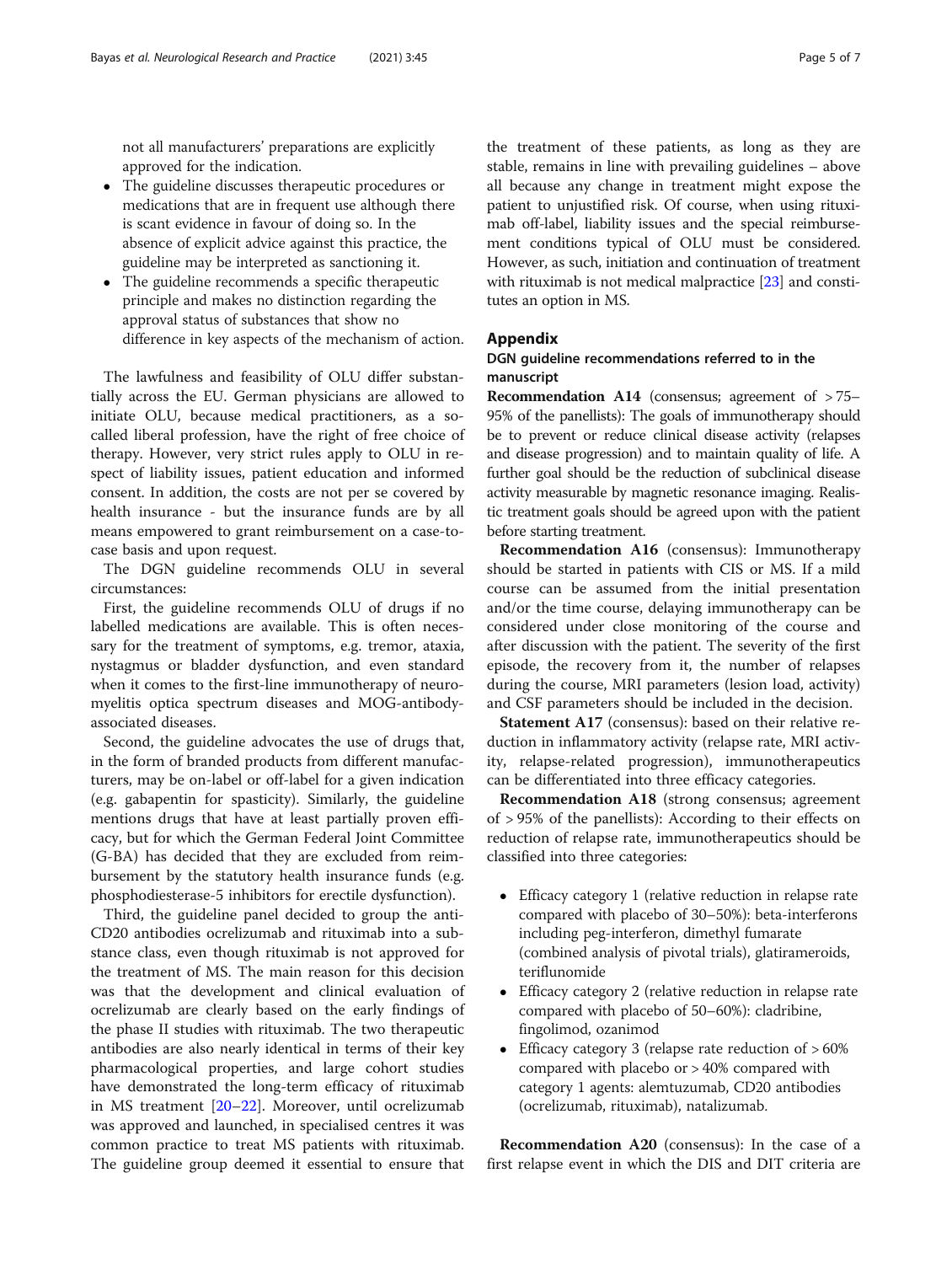not met, and therefore the diagnosis of CIS or RRMS cannot be made (e.g. isolated optic neuritis, isolated myelitis), immunotherapy should be given only in exceptional cases.

Recommendation A23 (consensus): Immunotherapy of RRMS should be based on disease activity (taking into account relapse frequency, relapse severity, response to relapse therapy, disease progression and MRI findings).

Recommendation A24 (consensus): Untreated patients with RRMS should be offered immunotherapy if

- at least one clinically objectifiable relapse or
- MRI activity

was detectable in the previous 2 years.

Recommendation A25 (consensus): Because of the lower long-term safety risks, particularly for betainterferons and glatirameroids, efficacy category 1 agents should generally be used at baseline unless the disease course is considered to be probably highly active.

Statement A28 (consensus): In treatment-naive patients, MS should be considered probably highly active if one or more of the following clinical characteristics are present:

- A relapse has resulted in a severe deficit relevant to daily living after the completion of relapse therapy
- Recovery from the first two relapses is poor
- Relapse frequency is high:  $\geq 3$  in the first 2 years or  $\geq$  2 in the 1st year after disease onset
- $\bullet$  EDSS  $\geq 3.0$  in the first year
- Pyramidal tract involvement in the 1st year of the disease

Recommendation A29 (consensus): Initiation of immunotherapy with agents of efficacy category 2 (fingolimod, cladribine, ozanimod) or 3 (natalizumab, CD20 antibody) should be offered to treatment-naive patients if a probably highly active course is present.

Statement A32 (strong consensus): The course of RMS should be classified as active inflammatory if, in treated patients, at any time later than 6 months following the initiation of immunotherapy

- at least one clinically objectifiable relapse, or
- one clinical relapse and one or more new MS-type lesions on MRI, or
- on two or more occasions, one or more new MS-type lesions on MRI

### have occurred in a period of up to 2 years.

Recommendation A33 (consensus): Patients who have an *active* inflammatory course while receiving treatment with substances in efficacy category 1 should be switched to a substance in efficacy category 2 or 3, depending on the extent of disease activity. As with substances in efficacy category 1, patient-specific aspects (including side effects, type of application, monitoring, duration of action, comorbidities) should be taken into account when choosing a drug from efficacy categories 2 and 3. A switch within category 1 agents or to higher-dose beta interferons should only be considered if patientspecific factors argue against a switch to category 2/3.

Recommendation A60 (strong consensus): In patients who had low disease activity before initiation of immunotherapy and have not shown disease activity under previous therapy with an efficacy category 1 drug, cessation of treatment may be considered after a period of at least 5 years at the patient's request. Patients should be informed that the period of 5 years is not based on evidence and there have been no controlled discontinuation studies to reliably assess the risk of re-exacerbation of disease after discontinuation.

Statement A63 (strong consensus): Currently, no general recommendation can be made to "de-escalate" treatment with natalizumab (in continued JCV-AK-negative patients), S1P modulators, or CD20 antibodies, even if patients on treatment have shown no disease activity for, say, 5 years.

Recommendation A65 (consensus): If the patient and physician decide to "de-escalate" or pause treatment after weighing all risks, clinical and MRI follow-up should be performed six and 12 months later and at 12 month intervals thereafter. If disease activity is detected (see definition of active inflammatory RMS), resumption or re-escalation of immunotherapy should occur.

#### Acknowledgements

none.

#### Authors' contributions

All authors have made substantial contributions to the conception of the work, the interpretation of available evidence and have drafted and revised the manuscript. All authors have approved the submitted version and have agreed both to be personally accountable for the author's own contributions and to ensure that questions related to the accuracy or integrity of any part of the work, even ones in which the author was not personally involved, are appropriately investigated, resolved, and the resolution documented in the literature.

#### Funding

The preparation of the position statement was not funded.

#### Availability of data and materials

n.a. (there is no primary research data included).

#### Declarations

#### Ethics approval and consent to participate

n.a. (no human participants, human data or human tissue involved).

#### Consent for publication

n.a. (no individual person's data in any form included).